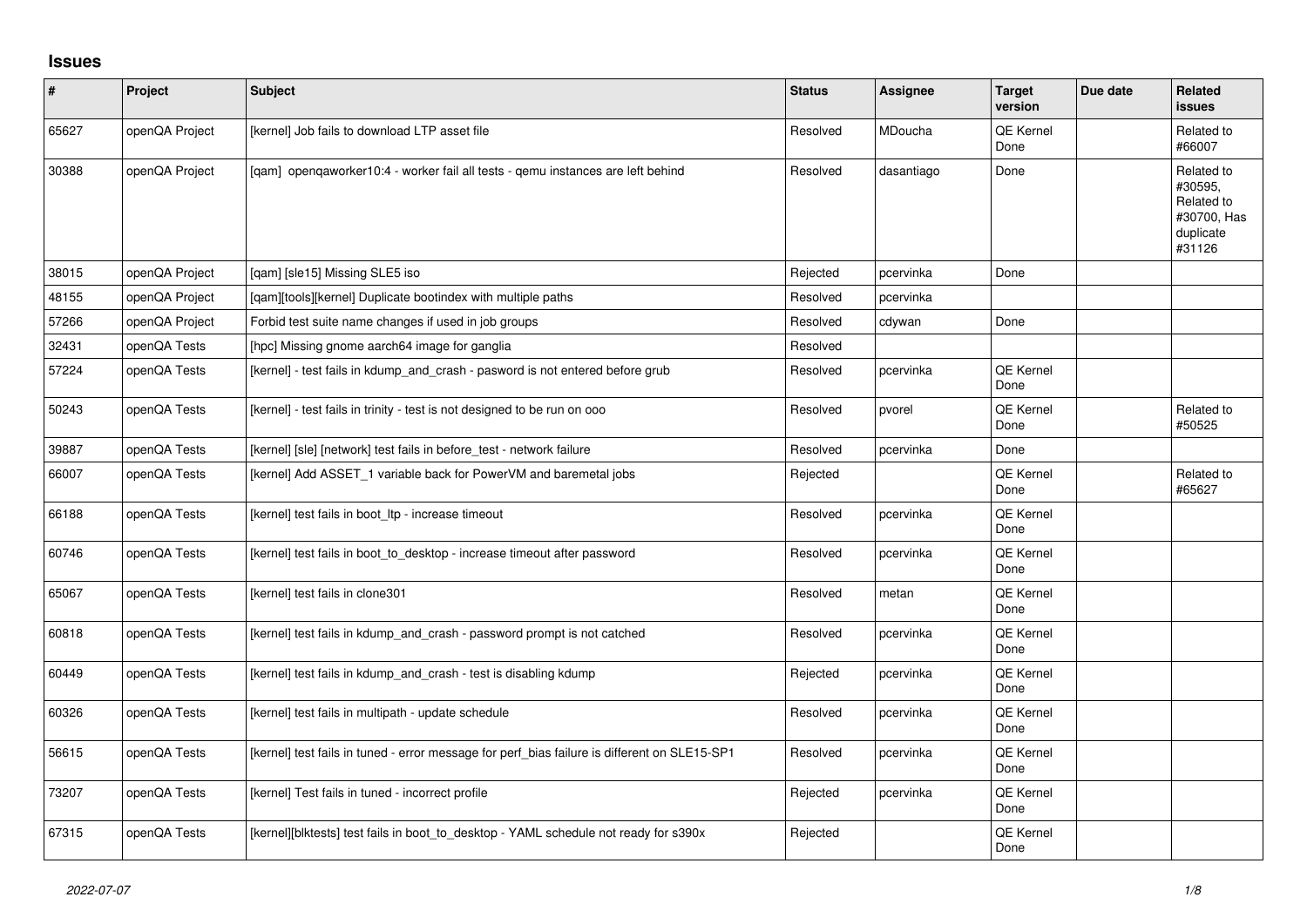| $\sharp$ | Project      | <b>Subject</b>                                                                                                 | <b>Status</b> | Assignee  | <b>Target</b><br>version | Due date | Related<br>issues                                                                                  |
|----------|--------------|----------------------------------------------------------------------------------------------------------------|---------------|-----------|--------------------------|----------|----------------------------------------------------------------------------------------------------|
| 60083    | openQA Tests | [kernel][functional] - test fails in boot_to_desktop - password is not entered                                 | Resolved      | pcervinka | QE Kernel<br>Done        |          |                                                                                                    |
| 57329    | openQA Tests | [kernel][functional] PowerVM console is not active all the time                                                | Resolved      | pcervinka | QE Kernel<br>Done        |          | Related to<br>#54617.<br>Related to<br>#58220,<br>Related to<br>#14626, Has<br>duplicate<br>#62819 |
| 53165    | openQA Tests | [kernel][installation][lvm] test fails in lvm_no_separate_home - update lvm installation part for<br>sle12-sp5 | Closed        | pcervinka | QE Kernel<br>Done        |          |                                                                                                    |
| 54416    | openQA Tests | [kernel][ltp] Setup GitLab CI for LTP daily builds                                                             | Closed        | pcervinka | QE Kernel<br>Done        |          |                                                                                                    |
| 53294    | openQA Tests | [kernel][ltp] test fails in boot ltp - incorrect kernel name provided                                          | Closed        | pcervinka | QE Kernel<br>Done        |          | Related to<br>#51743                                                                               |
| 66203    | openQA Tests | [kernel][ltp] test fails in ioctl_loop05 - LOOP_SET_DIRECT_IO succeeded unexpectedly                           | Resolved      |           | QE Kernel<br>Done        |          |                                                                                                    |
| 63943    | openQA Tests | [kernel][ltp] test fails in pkey01 - Setup hugepages before test execution                                     | Resolved      | pcervinka | QE Kernel<br>Done        |          | Related to<br>#63610                                                                               |
| 63610    | openQA Tests | [kernel][ltp][spvm] - test fails in pkey01 on spvm                                                             | Resolved      | pcervinka | QE Kernel<br>Done        |          | Related to<br>#63943                                                                               |
| 64030    | openQA Tests | [kernel][ltp]spvm] test fails in boot_ltp - Not finished boot                                                  | Resolved      | pcervinka | QE Kernel<br>Done        |          |                                                                                                    |
| 73099    | openQA Tests | [kernel][powervm] Test fails in install_klp_product - console is not switched                                  | Resolved      | pcervinka | QE Kernel<br>Done        |          |                                                                                                    |
| 58295    | openQA Tests | [kernel][sporadic] test fails in kdump_and_crash - password is entered too early                               | Rejected      | pcervinka | QE Kernel<br>Done        |          |                                                                                                    |
| 60182    | openQA Tests | [kernel][spvm] test fails in lvm_no_separate_home - update needles                                             | Resolved      | pcervinka | QE Kernel<br>Done        |          |                                                                                                    |
| 59954    | openQA Tests | [kernel][spvm] test fails in qa_test_klp - git should be git-core                                              | Resolved      | pcervinka | QE Kernel<br>Done        |          |                                                                                                    |
| 59223    | openQA Tests | [kernel][spvm][sporadic] test fails in boot_ltp - timeout/slow boot                                            | Rejected      | pcervinka | QE Kernel<br>Done        |          |                                                                                                    |
| 54275    | openQA Tests | [kernel]kotd][ltp][s390x] test fails in install_ltp - failure after install_kotd, console issue                | Closed        | pcervinka | QE Kernel<br>Done        |          | Related to<br>#54260                                                                               |
| 59226    | openQA Tests | [kernel]ltp][spvm][sporadic] test fails in boot_ltp - cat /tmp/ver_linux_before.txt timeout                    | Resolved      | pcervinka | QE Kernel<br>Done        |          | Related to<br>#59190                                                                               |
| 40181    | openQA Tests | [network] test fails in before_test - wicked basic test fails on 15SP1                                         | Resolved      | pcervinka | Done                     |          |                                                                                                    |
| 76933    | openQA Tests | [opensuse] Add clojure test to Tumbleweed                                                                      | New           | pcervinka | QE Kernel<br>Current     |          |                                                                                                    |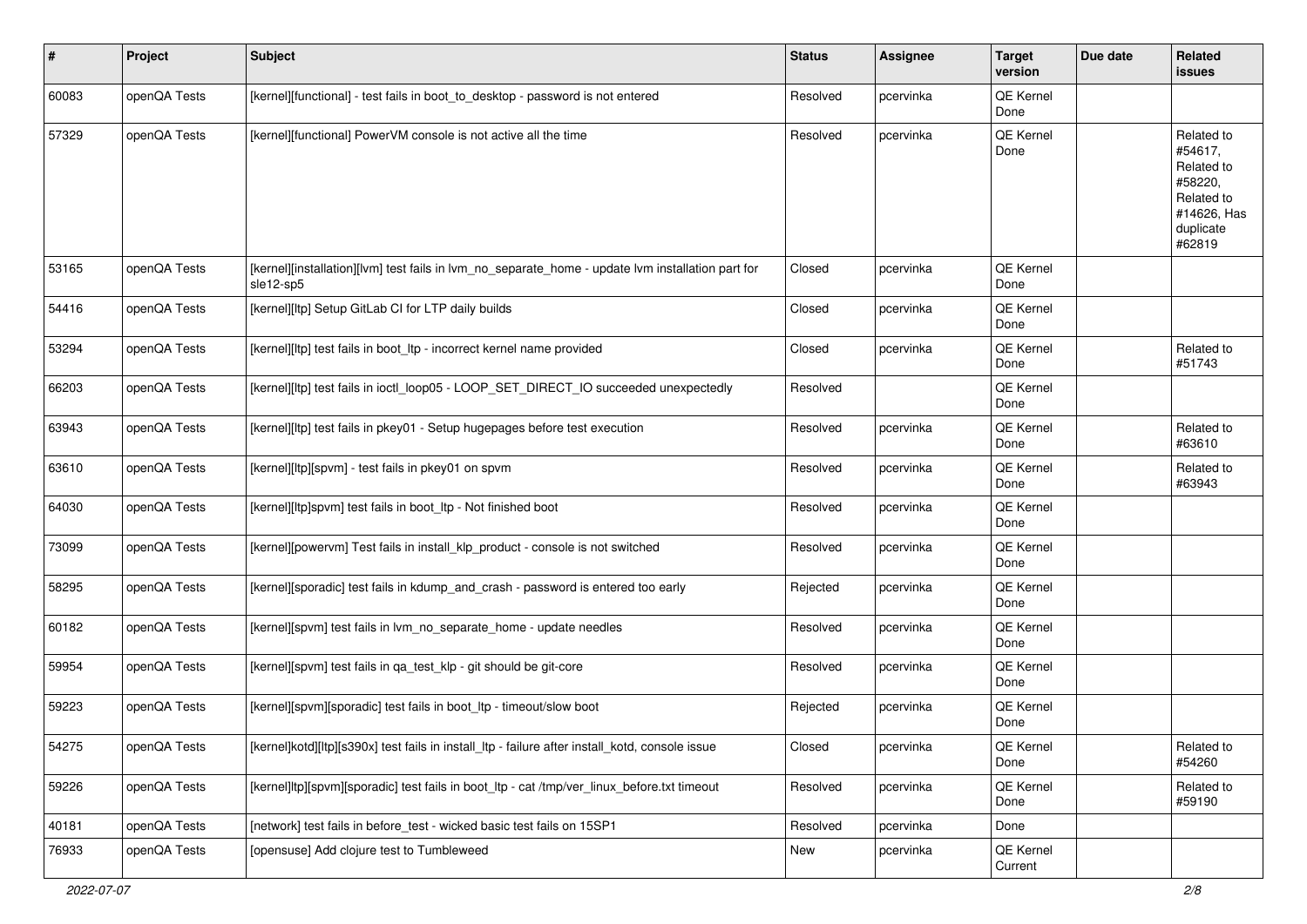| $\vert$ # | Project      | <b>Subject</b>                                                                                                  | <b>Status</b> | <b>Assignee</b> | <b>Target</b><br>version | Due date | <b>Related</b><br>issues                      |
|-----------|--------------|-----------------------------------------------------------------------------------------------------------------|---------------|-----------------|--------------------------|----------|-----------------------------------------------|
| 32716     | openQA Tests | [qa]test fails in shutdown                                                                                      | Resolved      | pcervinka       |                          |          |                                               |
| 20904     | openQA Tests | [qam] - test fails in bootloader_s390 - ftp is missing install medium                                           | Resolved      | mgriessmeier    |                          |          | Related to<br>#21038                          |
| 32434     | openQA Tests | [gam] - test fails in sle2docker - docker test suites don't clean images properly                               | Resolved      | pgeorgiadis     |                          |          |                                               |
| 37925     | openQA Tests | [QAM] [SLE 15] Make SLE-HPC product installation compatible with QAM update flow                                | Resolved      | pcervinka       | Done                     |          |                                               |
| 37928     | openQA Tests | [QAM] [SLE 15] Migrate Itp tests in Updates to new runner                                                       | Resolved      | osukup          |                          |          |                                               |
| 38066     | openQA Tests | [gam] [sle] [functional] test fails in application starts on login - failure after check screen<br>change       | Resolved      | okurz           |                          |          |                                               |
| 38069     | openQA Tests | [gam] [sle] [functional] test fails in pidgin IRC - failure after check screen change                           | Resolved      | okurz           |                          |          |                                               |
| 38192     | openQA Tests | [qam] [sle] test fails in firefox_flashplayer - tracking protection information is present                      | Rejected      | bfilho          |                          |          |                                               |
| 38003     | openQA Tests | [gam] [sle15] test fails in scc registration - no candidate needle with tag(s)<br>'scc-module-%REQUIRED_ADDONS% | Rejected      |                 |                          |          |                                               |
| 38129     | openQA Tests | [qam] [sle15] test fails in userspace_apparmor - suite qa_test_apparmor not updated for sle15                   | Resolved      |                 |                          |          | Related to<br>#43982                          |
| 38135     | openQA Tests | [gam] [sle15] test fails in userspace bind - ga test bind is not updated for SLE15                              | Resolved      | pcervinka       | Done                     |          |                                               |
| 38138     | openQA Tests | [gam] [sle15] test fails in userspace coreutils - ga test coreutils not properly updated for sle15              | Resolved      |                 |                          |          |                                               |
| 38183     | openQA Tests | [qam] [sle15] test fails in userspace_net_snmp - Error opening specified endpoint<br>"udp:localhost:"           | Rejected      |                 |                          |          |                                               |
| 38180     | openQA Tests | [qam] [sle15] test fails in userspace_systemd - update test suite for sle15                                     | Rejected      | itzhao          |                          |          |                                               |
| 20696     | openQA Tests | [gam] Make evolution prepare servers compatibile with openSUSE                                                  | Resolved      | pcervinka       |                          |          | Related to<br>#19320                          |
| 30219     | openQA Tests | [gam] opengaworker3:8 - DIE can't open gmp                                                                      | Resolved      |                 |                          |          |                                               |
| 41396     | openQA Tests | [qam] Revise updates_packagekit_kde                                                                             | Rejected      | pcervinka       |                          |          | Related to<br>#41030.<br>Related to<br>#36138 |
| 20790     | openQA Tests | [gam] SLE12-SP3 test fails in 1 unknown - slenkins-tests-openvpn-control                                        | Rejected      | pcervinka       |                          |          | Related to<br>#20002                          |
| 20760     | openQA Tests | [qam] SLE12-SP3 test fails in add_update_test_repo                                                              | Resolved      | dasantiago      |                          |          |                                               |
| 20756     | openQA Tests | [qam] SLE12-SP3 test fails in scc_registration                                                                  | Resolved      |                 |                          |          |                                               |
| 20804     | openQA Tests | [gam] SLE12-SP3 test fails in system_role - incorrect content of variable MAINT_TEST_REPO                       | Resolved      | osukup          |                          |          |                                               |
| 20758     | openQA Tests | [gam] SLE12-SP3 test fails in welcome                                                                           | Resolved      |                 |                          |          |                                               |
| 27506     | openQA Tests | [gam] test fails in 1 shim suite - missing repository on dist                                                   | Resolved      | thehejik        |                          |          |                                               |
| 19492     | openQA Tests | [qam] test fails in addon_products_sle                                                                          | Resolved      |                 |                          |          |                                               |
| 20980     | openQA Tests | [gam] test fails in addon products sle                                                                          | Resolved      | riafarov        |                          |          |                                               |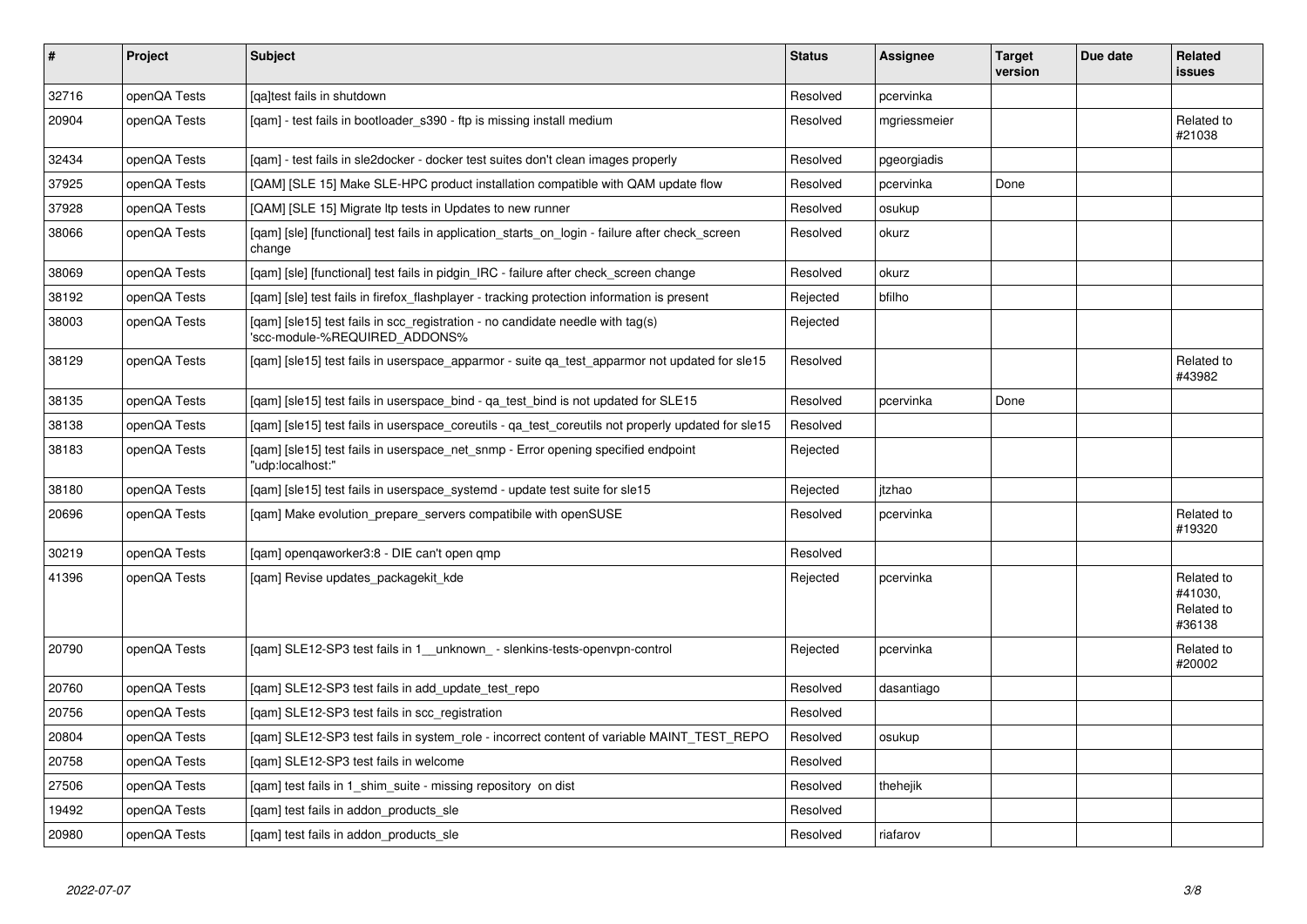| $\sharp$ | Project      | <b>Subject</b>                                                                        | <b>Status</b> | Assignee  | <b>Target</b><br>version | Due date | <b>Related</b><br>issues                                               |
|----------|--------------|---------------------------------------------------------------------------------------|---------------|-----------|--------------------------|----------|------------------------------------------------------------------------|
| 46109    | openQA Tests | [qam] test fails in addon_products_via_SCC_yast2                                      | Resolved      | dheidler  |                          |          | Related to<br>#44252                                                   |
| 30127    | openQA Tests | [qam] test fails in application_starts_on_login - dynamic space in needle             | Resolved      | pcervinka |                          |          |                                                                        |
| 21038    | openQA Tests | [qam] test fails in bootloader_s390 - missing install image on ftp server             | Workable      |           |                          |          | Related to<br>#20904,<br>Blocks #25286                                 |
| 31810    | openQA Tests | [gam] test fails in docker - disable docker tests on sle12-sp1                        | Resolved      | pcervinka |                          |          |                                                                        |
| 33469    | openQA Tests | [qam] test fails in dstat - clean/update needles for dstat-fileoutput                 | Resolved      | pcervinka |                          |          | Related to<br>#32719                                                   |
| 33451    | openQA Tests | [qam] test fails in dstat - package not available on SP1                              | Rejected      | pcervinka |                          |          |                                                                        |
| 37093    | openQA Tests | [qam] test fails in evolution_mail_imap - remove workaround for bsc#1049387           | Resolved      | pcervinka |                          |          |                                                                        |
| 21774    | openQA Tests | [qam] test fails in evolution_mail_imap - test hangs on querying authentication types | Rejected      | pcervinka |                          |          | Related to<br>#21814,<br>Related to<br>#29357,<br>Related to<br>#29360 |
| 27901    | openQA Tests | [qam] test fails in evolution_smoke - imap aol not responding                         | Resolved      | pcervinka |                          |          |                                                                        |
| 28297    | openQA Tests | [qam] test fails in firefox_developertool - missed click                              | Resolved      | bfilho    |                          |          | Related to<br>#33781                                                   |
| 28288    | openQA Tests | [gam] test fails in firefox headers - missed keys on input                            | Resolved      | coolo     |                          |          |                                                                        |
| 27618    | openQA Tests | [gam] test fails in firefox java - remote side changed appearance                     | Resolved      | pcervinka |                          |          |                                                                        |
| 28291    | openQA Tests | [qam] test fails in firefox_passwd - incorrectly typed password                       | Resolved      | emiura    |                          |          |                                                                        |
| 28528    | openQA Tests | [qam] test fails in groupwise - package is missing in ibs                             | Resolved      | pcervinka |                          |          |                                                                        |
| 67108    | openQA Tests | [qam] test fails in install - incorrect job configuration XFSTESTS_REPO               | Resolved      | dzedro    |                          |          |                                                                        |
| 20782    | openQA Tests | [qam] test fails in install_patterns - mariadb test tries to install devel packages   | Resolved      | pcervinka |                          |          |                                                                        |
| 34693    | openQA Tests | [qam] test fails in install_update - missing INCIDENT_PATCH                           | Rejected      | osukup    |                          |          |                                                                        |
| 20778    | openQA Tests | [qam] test fails in install_update - missing variable INCIDENT_PATCH                  | Resolved      |           |                          |          |                                                                        |
| 30514    | openQA Tests | [qam] test fails in java - increase timeout for installation                          | Closed        | pcervinka |                          |          |                                                                        |
| 31180    | openQA Tests | [qam] test fails in kernel_kexec - migration to systemctl broke the test              | Resolved      | pcervinka |                          |          |                                                                        |
| 37438    | openQA Tests | [qam] test fails in kernel_ltp_fs - issue in qa_testsuite                             | Rejected      | pcervinka |                          |          |                                                                        |
| 38261    | openQA Tests | [gam] test fails in keymap or locale - tested text not written in console             | Rejected      | pcervinka | Done                     |          |                                                                        |
| 40259    | openQA Tests | [qam] test fails in libreoffice_mainmenu_components - needle fail at base-install     | Resolved      | yuanren10 |                          |          |                                                                        |
| 31309    | openQA Tests | [qam] test fails in libreoffice_mainmenu_components - needles should be updated       | Resolved      | pcervinka |                          |          |                                                                        |
| 30033    | openQA Tests | [gam] test fails in libreoffice mainmenu components - ttyS0 permission denied         | Resolved      | okurz     |                          |          | Related to<br>#29940                                                   |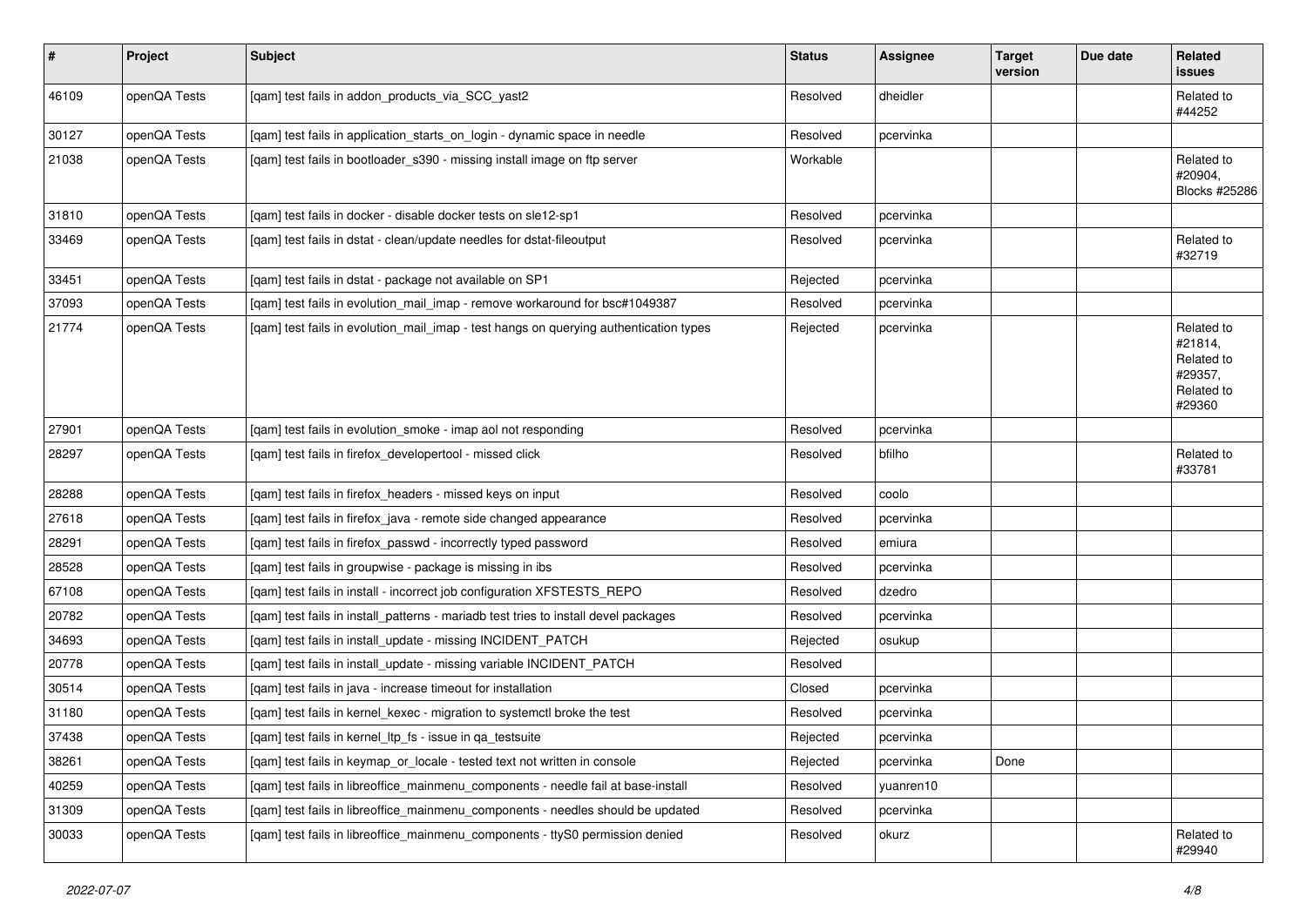| $\sharp$ | <b>Project</b> | Subject                                                                                     | <b>Status</b> | Assignee    | <b>Target</b><br>version | Due date | Related<br>issues    |
|----------|----------------|---------------------------------------------------------------------------------------------|---------------|-------------|--------------------------|----------|----------------------|
| 31867    | openQA Tests   | [qam] test fails in partitioning_raid - failures after update to needles                    | Resolved      |             |                          |          | Related to<br>#28955 |
| 39536    | openQA Tests   | [qam] test fails in patch_and_reboot - add missing variables for qam test issues            | Resolved      | pcervinka   | Done                     |          |                      |
| 27910    | openQA Tests   | [qam] test fails in patch_and_reboot - many download failures                               | Rejected      |             |                          |          |                      |
| 31657    | openQA Tests   | [gam] test fails in runc - conflict between docker-runc and runc                            | Resolved      | pgeorgiadis |                          |          |                      |
| 31699    | openQA Tests   | [qam] test fails in scc_registration - failing since scc_addons update                      | Resolved      | osukup      |                          |          |                      |
| 27244    | openQA Tests   | [qam] test fails in select_patterns_and_packages - ha pattern is unselected                 | Resolved      | pcervinka   |                          |          |                      |
| 27205    | openQA Tests   | [qam] test fails in setup - failing needles in iscsi support server                         | Resolved      | pcervinka   |                          |          |                      |
| 49628    | openQA Tests   | [qam] test fails in setup_online_repos - missing configure online repositories              | Rejected      | pcervinka   |                          |          | Related to<br>#39449 |
| 21052    | openQA Tests   | [qam] test fails in shotwell_export - failure on first launch                               | Resolved      | vsvecova    |                          |          |                      |
| 25926    | openQA Tests   | [qam] test fails in sle2docker                                                              | Resolved      | pcervinka   |                          |          |                      |
| 26830    | openQA Tests   | [qam] test fails in sle2docker - sles docker image has new name                             | Rejected      | pcervinka   |                          |          |                      |
| 44696    | openQA Tests   | [qam] test fails in sshd - user password is weak                                            | Resolved      | pdostal     |                          |          |                      |
| 48362    | openQA Tests   | [qam] test fails in supportutils - remove pam check                                         | Resolved      | hurhaj      |                          |          |                      |
| 21048    | openQA Tests   | [qam] test fails in tracker_search_in_nautilus - keyboard press is not reaching target      | Resolved      | pcervinka   |                          |          | Related to<br>#5830  |
| 21046    | openQA Tests   | [qam] test fails in tracker_search_in_nautilus - keyboard press is not reaching target      | Rejected      |             |                          |          |                      |
| 48530    | openQA Tests   | [qam] Test fails in update_install for networkmager update on ppc64le and s390              | Rejected      | pcervinka   |                          |          |                      |
| 41030    | openQA Tests   | [qam] test fails in updates_packagekit_kde - zypper update requires additional install step | Resolved      | pcervinka   |                          |          | Related to<br>#41396 |
| 31315    | openQA Tests   | [qam] test fails in wireshark - rm command is not fully typed after alt-f4                  | Resolved      | pcervinka   |                          |          |                      |
| 21790    | openQA Tests   | [gam] test fails in wireshark - test don't match capturing needle                           | Closed        |             |                          |          |                      |
| 30814    | openQA Tests   | [qam] test fails in yast2_ntpclient - log window is not closed                              | Resolved      | pcervinka   |                          |          |                      |
| 49673    | openQA Tests   | [qam] test fails in zypper_docker - increase timeout for zypper docker operation            | Resolved      |             |                          |          |                      |
| 34288    | openQA Tests   | [qam] test fails in zypper_info - zypper_info shouldn't be started                          | Resolved      | riafarov    |                          |          | Related to<br>#32038 |
| 20716    | openQA Tests   | [qam] test fails in zypper_info triggered on incidents -> needs adaption of pattern match   | Resolved      | pcervinka   |                          |          |                      |
| 30039    | openQA Tests   | [gam] test fails in zypper Ir validate - use version utils instead of utils                 | Resolved      | pcervinka   |                          |          |                      |
| 28015    | openQA Tests   | [qam] test fails setup - aplay.pm syntax error                                              | Resolved      | riafarov    |                          |          |                      |
| 20720    | openQA Tests   | [qam][aarch64] test fails in install_patterns -> skips over grub2 menue                     | Rejected      |             |                          |          | Related to<br>#20174 |
| 50387    | openQA Tests   | [qam][blue] - test fails in updates_packagekit_kde                                          | Resolved      | pcervinka   |                          |          |                      |
| 50459    | openQA Tests   | [qam][blue][leap] test fails in updates_packagekit_gpk - fail after update                  | Resolved      | pcervinka   |                          |          |                      |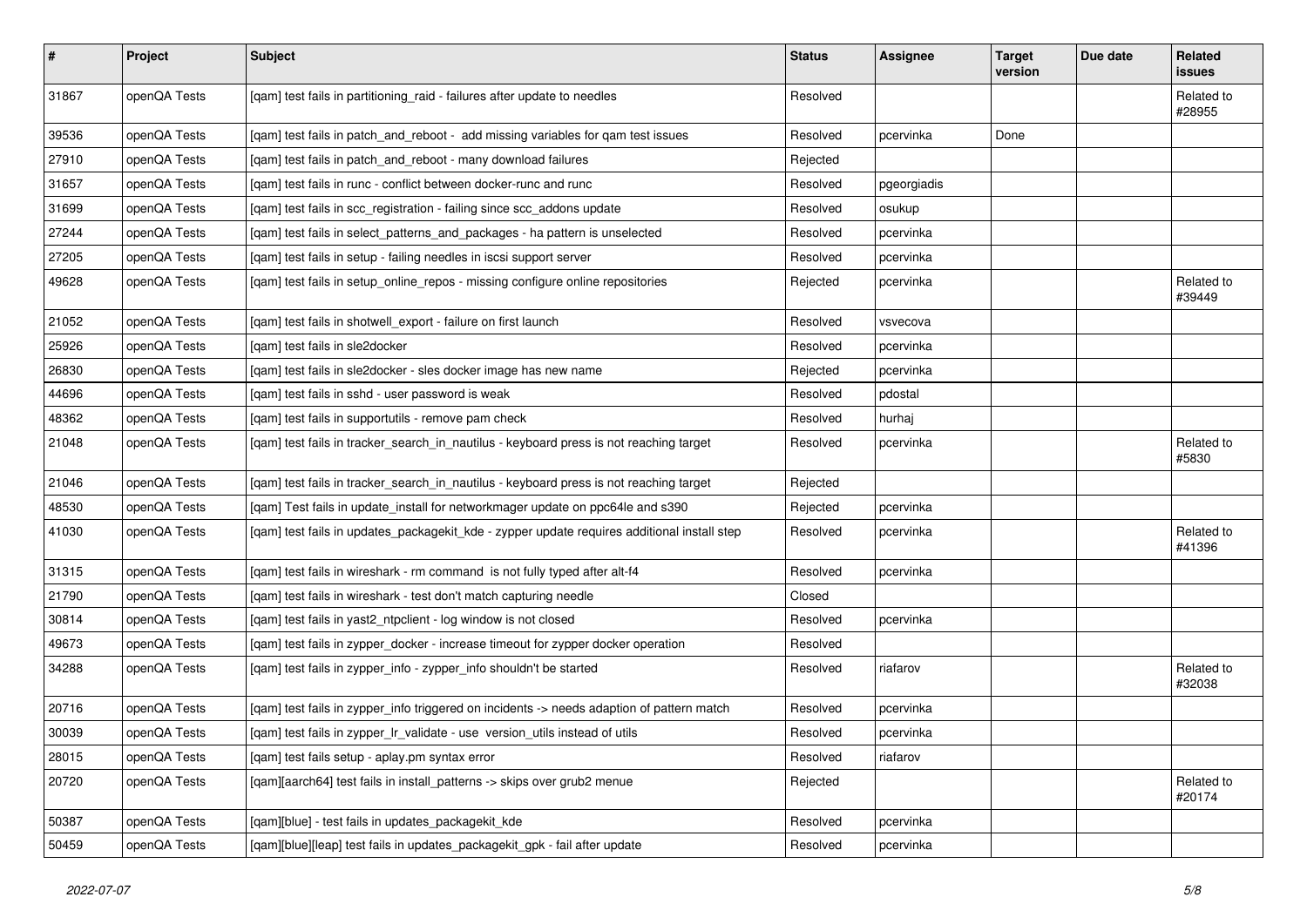| $\vert$ # | Project      | <b>Subject</b>                                                                                            | <b>Status</b> | <b>Assignee</b> | <b>Target</b><br>version | Due date | Related<br><b>issues</b>                            |
|-----------|--------------|-----------------------------------------------------------------------------------------------------------|---------------|-----------------|--------------------------|----------|-----------------------------------------------------|
| 50309     | openQA Tests | [gam][blue][leap][opensuse] Update online repos behavior to activate online repositories                  | Resolved      | pcervinka       |                          |          | Blocks #39449                                       |
| 50045     | openQA Tests | [gam][blue][sle] - Fix type password to accept parameters and pass them to the inner call<br>type_string  | Resolved      | pcervinka       |                          |          | Related to<br>#49655                                |
| 27994     | openQA Tests | [gam][expedite][sprint 201711.2] test fails in test setup in bmwgemu.pm                                   | Resolved      | szarate         |                          |          |                                                     |
| 40418     | openQA Tests | [gam][functional][sle] test fails in select patterns and packages                                         | Resolved      | riafarov        |                          |          | Related to<br>#38870                                |
| 46487     | openQA Tests | [qam][functional][y] test fails in select_patterns_and_packages                                           | Resolved      | riafarov        | Milestone 24             |          |                                                     |
| 48524     | openQA Tests | [gam][ha] Test fails during iscsi client setup - host: command not found                                  | Resolved      | pcervinka       |                          |          | Has duplicate<br>#48302                             |
| 33643     | openQA Tests | [qam][ha] test fails in ha_cluster_init - scp failure                                                     | Resolved      | pcervinka       |                          |          |                                                     |
| 48308     | openQA Tests | [qam][kernel] test fails in kernel_multipath - missing python2 module                                     | Rejected      | pcervinka       |                          |          |                                                     |
| 49217     | openQA Tests | [qam][kernel][aarch64][sle] kdump is not scheduled for aarch64                                            | Resolved      | pcervinka       |                          |          |                                                     |
| 49121     | openQA Tests | [qam][kernel][multipath][aarch64] Qemu fails setup multipath on qemu_aarch64                              | Resolved      | pcervinka       |                          |          |                                                     |
| 40547     | openQA Tests | [qam][opensuse] test fails in updates_packagekit_kde - job timeout                                        | Resolved      | pcervinka       | Done                     |          |                                                     |
| 49646     | openQA Tests | [qam][s390] test fails in installation - system will not boot and login screen is not reached             | Rejected      |                 |                          |          |                                                     |
| 34258     | openQA Tests | [qam][sle] test fails in updates_packagekit_gpk                                                           | Resolved      |                 |                          |          |                                                     |
| 19486     | openQA Tests | [qam][sle][functional][s390] test fails in install_update -> consoletest_setup types password to<br>early | Resolved      | okurz           |                          |          | Has duplicate<br>#19530, Has<br>duplicate<br>#19584 |
| 49418     | openQA Tests | [ge-asg][gem] test fails in cluster md                                                                    | Resolved      | jadamek         |                          |          |                                                     |
| 32698     | openQA Tests | [ge-core] Clean /etc/machine-id after image creation                                                      | <b>New</b>    |                 |                          |          |                                                     |
| 89966     | openQA Tests | [qe-core] Test kernel_multipath tries to install fixed version of mdadm                                   | Resolved      | geor            | QE-Core:<br>Ready        |          |                                                     |
| 98541     | openQA Tests | [qe-core][kernel] Steps in case of s390 failures                                                          | New           |                 |                          |          | Related to<br>#97532,<br>Related to<br>#105049      |
| 51365     | openQA Tests | [research] Named pipe /dev/sshserial missing lines on first use                                           | Resolved      | pcervinka       | QE Kernel<br>Done        |          |                                                     |
| 34255     | openQA Tests | [sle] test fails in kdump_and_crash - fail related to ruby2.1-rubygem-nokogiri                            | Resolved      | mgriessmeier    |                          |          | Related to<br>#34777                                |
| 32896     | openQA Tests | [sle] test fails in pdsh slave                                                                            | Rejected      | pcervinka       |                          |          |                                                     |
| 37979     | openQA Tests | [SLE] test fails in updates_packagekit_gpk - gpk-update-viewer doesn't start                              | Resolved      | riafarov        |                          |          | Related to<br>#31954                                |
| 43244     | openQA Tests | [sle][functional][u] test fails in ntp client - new test fails on sle15                                   | Rejected      | dheidler        | Milestone 20             |          | Related to<br>#43052                                |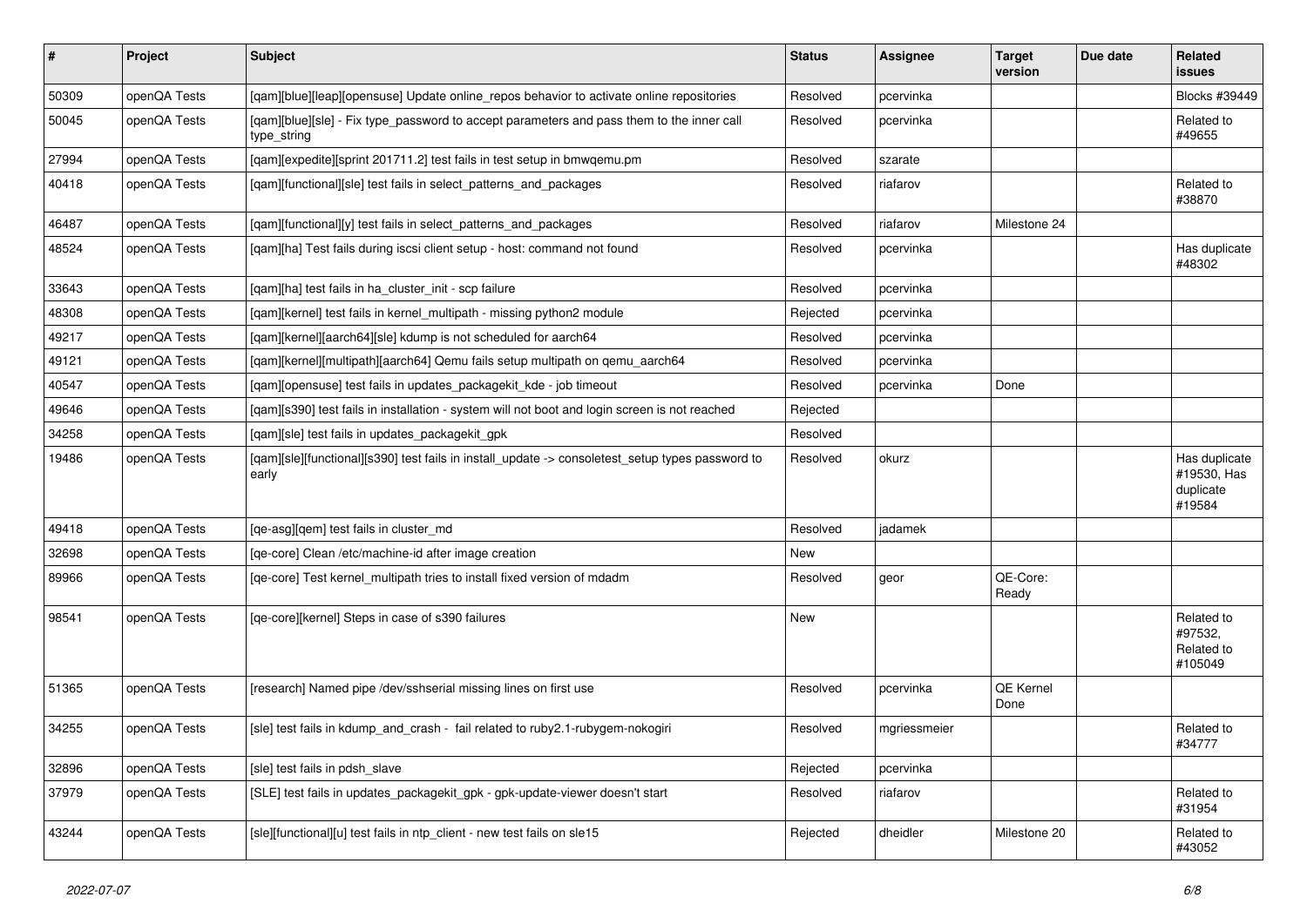| $\vert$ # | Project      | Subject                                                                                                 | <b>Status</b> | Assignee            | <b>Target</b><br>version | Due date | Related<br><b>issues</b>  |
|-----------|--------------|---------------------------------------------------------------------------------------------------------|---------------|---------------------|--------------------------|----------|---------------------------|
| 52409     | openQA Tests | [sle][kernel][textmode][ppc] test fails in system_role - installation fail during system_role selection | Resolved      | pcervinka           | QE Kernel<br>Done        |          |                           |
| 38000     | openQA Tests | [sle15] [qam] test fails in bootloader_s390 - Could not retrieve required variable REPO_0               | Rejected      |                     | Done                     |          |                           |
| 58871     | openQA Tests | [spvm][kernel][functional] Shutdown check not implemented for spvm backend                              | Resolved      | pcervinka           | <b>QE Kernel</b><br>Done |          |                           |
| 59843     | openQA Tests | [spvm][kernel][openqa] test fails in coredump_collect - multiple select_console fails                   | Resolved      | pcervinka           | QE Kernel<br>Done        |          | Related to<br>#60497      |
| 55166     | openQA Tests | [spvm][ppc][serial] test fails in kdump_and_crash - no response from serial                             | Closed        | pcervinka           | QE Kernel<br>Done        |          |                           |
| 104613    | openQA Tests | Enable Itp known issues on o3                                                                           | Resolved      | pvorel              | QE Kernel<br>Done        |          |                           |
| 89990     | openQA Tests | Error on tests/kernel/run_ltp.pm: Can't locate sle/tests/kernel/run_ltp.pm                              | Resolved      | okurz               | Ready                    |          | Related to<br>#67723      |
| 96158     | openQA Tests | Remove RT product installation workaround                                                               | New           |                     | QE Kernel<br>Todo        |          |                           |
| 65001     | openQA Tests | SUT will stay in shutdown after reboot command on s390 svirt backend                                    | Rejected      |                     | <b>QE Kernel</b><br>Done |          | Is duplicate of<br>#62240 |
| 91076     | openQA Tests | Test fails in install_ltp - 32bit version dependency on libmnl                                          | Resolved      |                     | <b>QE Kernel</b><br>Done |          |                           |
| 99522     | openQA Tests | Test fails in kdump_and_crash in latest build after kernel upgrade in 15-SP4                            | Rejected      | pcervinka           | QE Kernel<br>Done        |          |                           |
| 49283     | qe-yast      | [qam] Regression test yast keyboard                                                                     | Resolved      | simonlm             |                          |          |                           |
| 49253     | qe-yast      | [qam] Regression test for yast add-on command line option                                               | Rejected      | jgwang              |                          |          |                           |
| 49265     | qe-yast      | [qam][maint][yast2-storage][yast2-storage-ng] Regression test yast disk                                 | Resolved      | mgrifalconi         |                          |          |                           |
| 49262     | qe-yast      | [qam][newt][yast2-dns-server] Regression test yast dns-server                                           | Resolved      | tonyyuan            |                          |          |                           |
| 49271     | qe-yast      | [qam][newt][yast2-ftp-server] Regression test yast ftp-server                                           | Resolved      | shukui              |                          |          |                           |
| 49277     | qe-yast      | [qam][newt][yast2-http-server] Regression test yast http-server                                         | Resolved      | shukui              |                          |          |                           |
| 49286     | qe-yast      | [qam][newt][yast2-lang] Regression test yast language                                                   | Resolved      | mgrifalconi         |                          |          |                           |
| 49250     | qe-yast      | [qam][newt][yast2-network] Regression test for yast lan command line option                             | Resolved      | vpelcak             |                          |          |                           |
| 49295     | qe-yast      | [qam][newt][yast2-nfs-client] Regression test yast nfs                                                  | Resolved      | jgwang              |                          |          |                           |
| 49298     | qe-yast      | [qam][newt][yast2-nfs-server] Regression test yast nfs-server                                           | Resolved      | simonlm             |                          |          |                           |
| 49313     | qe-yast      | [qam][newt][yast2-rdp] Regression test yast rdp                                                         | Resolved      | jgwang              |                          |          |                           |
| 48527     | qe-yast      | Include tests load_extra_tests_y2uitest_ncurses tom QAM jobs                                            | New           |                     | future                   |          |                           |
| 49268     | qe-yast      | Regression test yast firewall                                                                           | Rejected      | <b>JERiveraMoya</b> | future                   |          |                           |
| 49256     | qe-yast      | Regression test yast audit-laf                                                                          | New           |                     | future                   |          |                           |
| 49259     | qe-yast      | Regression test yast dhcp-server                                                                        | New           |                     | future                   |          |                           |